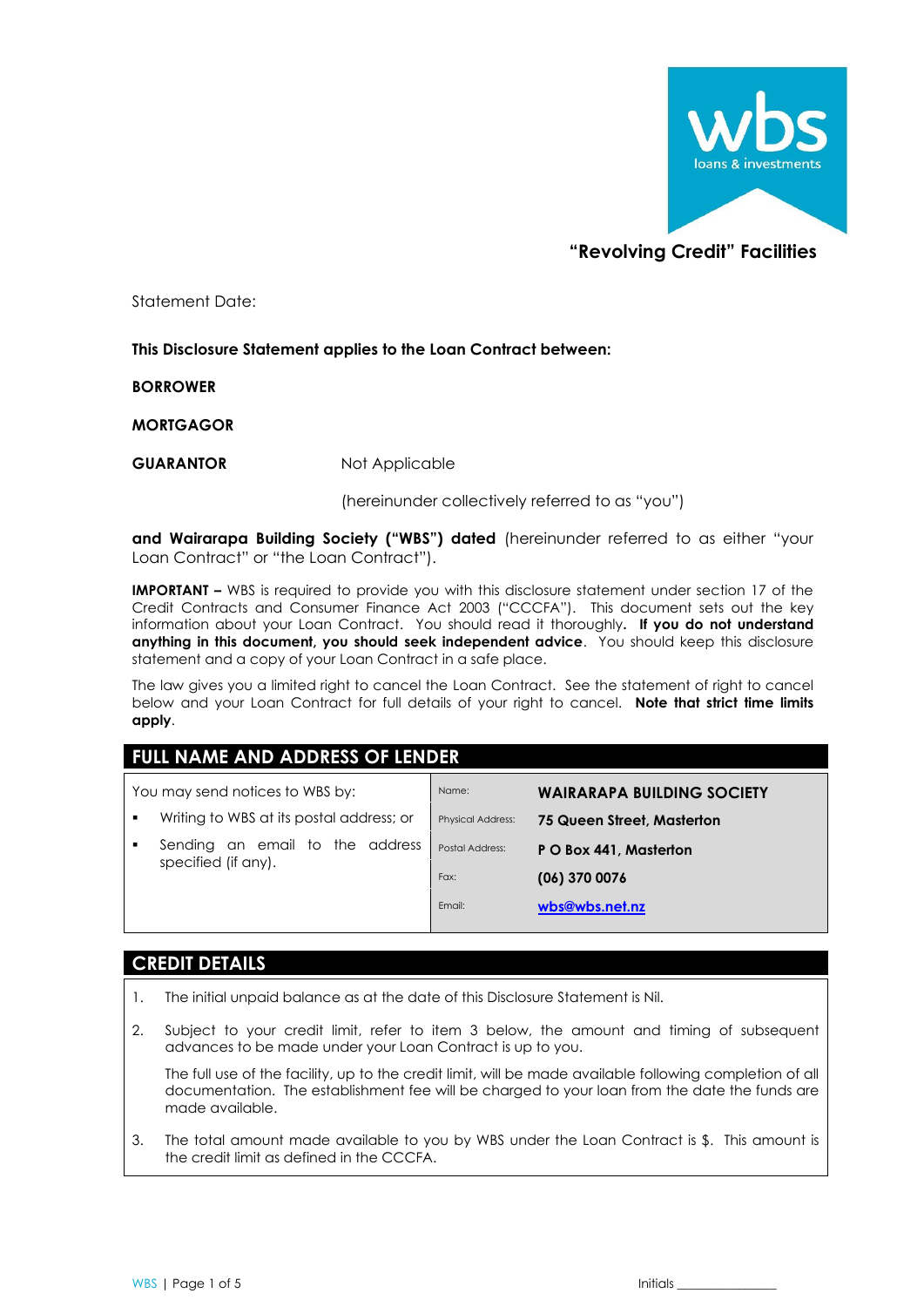# **PAYMENTS**

Interest only payments are required for the duration of the facility. Interest will be calculated as detailed below and charged to your loan monthly. You will receive a monthly statement that will detail the amount of interest charged and you are to pay that amount within 7 days of the date the interest was charged.

Any balance outstanding under the facility, together with any interest owing, will be paid at the end of the term of the facility.

### **INTEREST**

#### 1. **Annual Interest Rate**

4.99% Variable. This rate will vary at the discretion of WBS.

#### 2. **Method of Charging Interest**

Interest charges are calculated by multiplying the unpaid balance at the end of each day by the annual interest rate and then dividing the result by 365 (366 in a leap year). Interest is charged to your loan monthly.

## **CREDIT FEES AND CHARGES**

The following credit fees may become payable to WBS under or in connection with your Loan **Contract** 

| Fee                  | When payable                                                                                                                                                                                                                                                                                                      | Amount   |
|----------------------|-------------------------------------------------------------------------------------------------------------------------------------------------------------------------------------------------------------------------------------------------------------------------------------------------------------------|----------|
| Establishment Fee    | Payable when the loan is made                                                                                                                                                                                                                                                                                     | \$       |
| <b>PPSR Fee</b>      | Payable when the loan is made which involves a<br>registration by WBS on the PPSR.                                                                                                                                                                                                                                | \$50     |
| Prepayment Fee       | If your loan or any part thereof is subject to a fixed rate of<br>interest (including as fixed by a prior interest review) and is<br>repaid prior to due date, either in part or in full, then WBS<br>reserves the right to charge an early repayment fee.<br>Such a fee is calculated as follows, either:        | Variable |
|                      | the cost to WBS as determined by any interest rate<br>(a)<br>swap counterparty; OR                                                                                                                                                                                                                                |          |
|                      | the amount prepaid multiplied by the difference<br>(b)<br>between the 90 day bank bill rate on the date of<br>prepayment and the rate applying to your loan on<br>the same date, divided by 100 and then multiplied<br>by the number of days your loan had to go before<br>the fixed rate applying to it expired. |          |
|                      | Should either of the above result in a charge of \$200 or<br>less, no charge will be made.                                                                                                                                                                                                                        |          |
|                      | The above formula is not the formula prescribed in the<br>Credit Contracts and Consumer Finance Regulations 2004<br>or the Credit Contracts and Consumer Finance<br>Amendment Regulations 2004.                                                                                                                   |          |
| <b>Variation Fee</b> | Payable when WBS agrees to change the structure of<br>your loan.                                                                                                                                                                                                                                                  | \$250    |
| Rate Fix Fee         | Payable should you chose to fix the interest rate on your<br>loan during the term of your loan.                                                                                                                                                                                                                   | \$250    |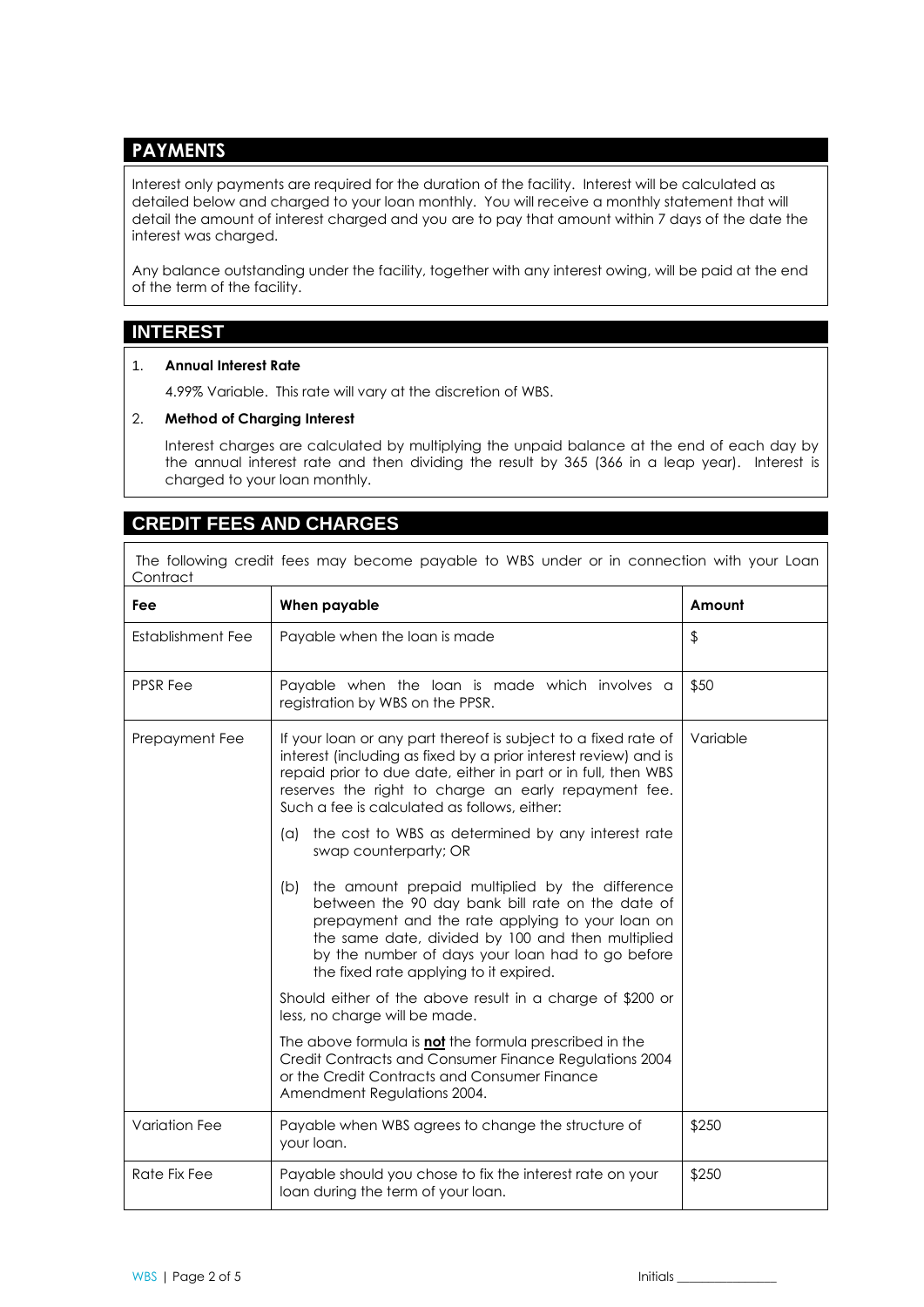| If WBS is required to discharge (either partial or in full) any<br>\$100<br>Discharge Fee<br>security held by it as security for your loan. |  |
|---------------------------------------------------------------------------------------------------------------------------------------------|--|
|---------------------------------------------------------------------------------------------------------------------------------------------|--|

### **CONTINUING DISCLOSURE**

WBS will provide you with regular statements. The statements will give you information about your account. Statements will be provided at least every 6 months. You may elect to receive statements more often if you wish.

# **WHAT COULD HAPPEN IF YOU FAIL TO MEET YOUR COMMITMENTS**

#### **Security Interest**

WBS has an interest in the property or properties listed below to secure performance of all of your obligations under the Loan Contract, or the payment of money payable under the Loan Contract, or both**. If you fail to meet your commitments under the contract, WBS may be entitled to repossess any of that property which is a vehicle or other goods or chattels, and may sell all or any of that property or any of the property or properties described below, regardless of whether it is land or chattels.** 

If WBS does so but does not receive enough from the sale to repay the loan and interest in full, you will remain liable for any balance still owed to WBS.

You must not give a security in the goods described below to any person other than WBS and will be in breach of your Loan Contract if you do

•

#### **Default Interest Charges**

In the event of a default in payment and while the default continues you must pay the default interest charges. In the event of a breach of the contract or on the enforcement of the contract, the default fees specified below are payable. Your credit contract may allow WBS to vary these fees and charges.

Default interest is charged at a rate of interest which is 2% per annum higher than the rate that applies to your loan when you are **not** in default, and is charged at that higher rate on the amount that you have failed to pay, calculated on a daily basis from the time that the payment should have been made until the day that it is actually paid by you.

| REIUNII I GES                                                                                                                                         |                                                                                                                                          |        |  |  |
|-------------------------------------------------------------------------------------------------------------------------------------------------------|------------------------------------------------------------------------------------------------------------------------------------------|--------|--|--|
| Fee                                                                                                                                                   | When payable                                                                                                                             | Amount |  |  |
| Payment Dishonour<br>Fee                                                                                                                              | Payable if any payment to WBS is dishonoured or reversed<br>or unpaid.                                                                   | \$15   |  |  |
| <b>Notice</b><br><b>Unpaid</b><br>Оf<br>Rates                                                                                                         | If WBS has to write to you because you have failed to pay<br>your rates on time.                                                         | \$50   |  |  |
| Payment of Unpaid<br>Rates                                                                                                                            | If WBS receives formal demand to pay the rates you have<br>failed to pay and subsequently has to make payment on<br>your behalf.         | \$100  |  |  |
| <b>Unpaid</b><br>Notice of<br>Insurance                                                                                                               | If WBS has to write to you because you have failed to pay<br>the insurance on the property WBS holds as security for<br>your loan.       | \$50   |  |  |
| Payment of Unpaid<br>Insurance                                                                                                                        | If WBS has to have to pay the insurance premium you<br>have failed to pay so that the property WBS holds as<br>security remains insured. | \$100  |  |  |
| In addition, all costs incurred by WBS in either remedying your default or undertaking sale of any of<br>WBS's security will be charged to your loan. |                                                                                                                                          |        |  |  |

#### **Default Fees**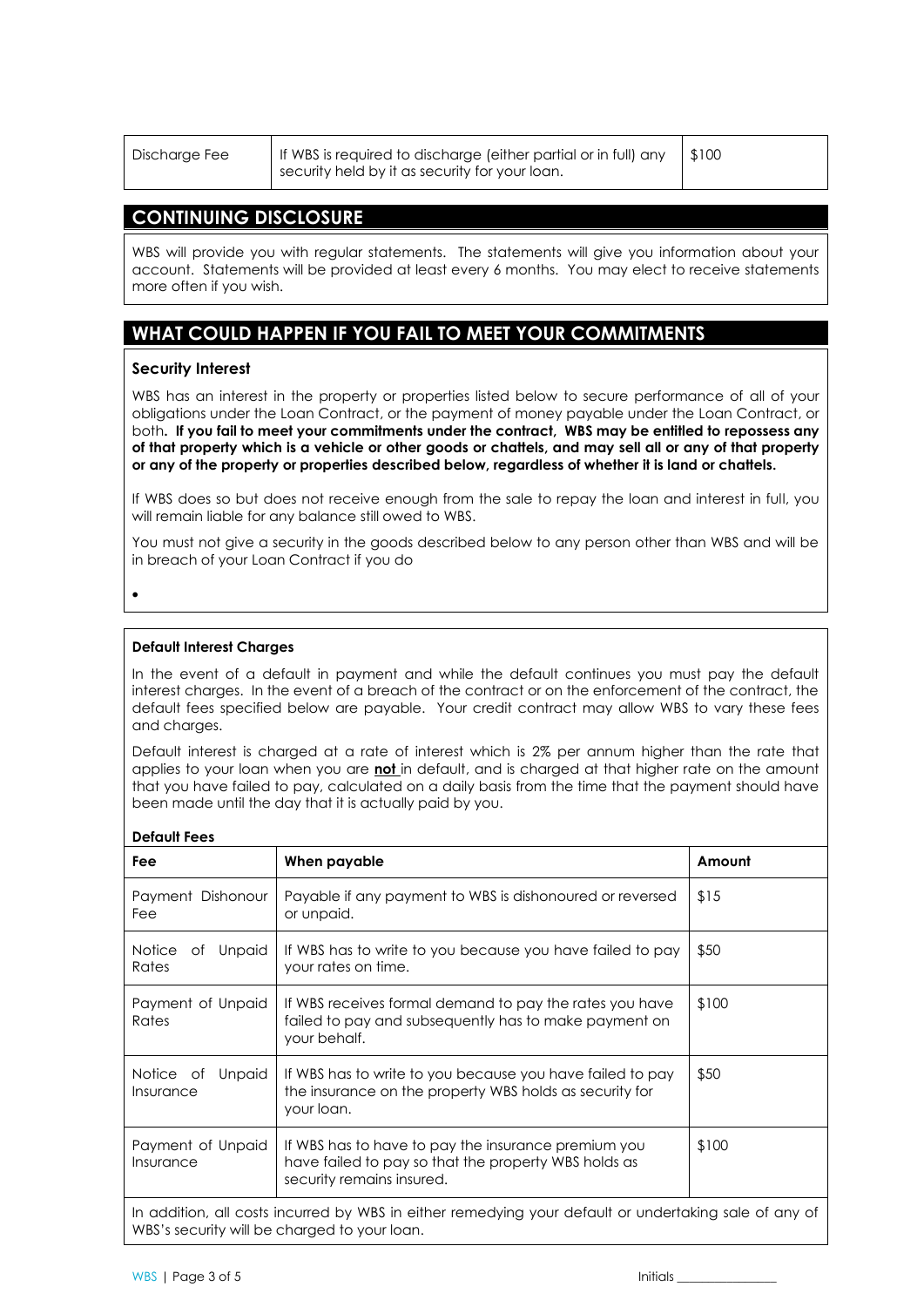## **FULL AND PART PREPAYMENT**

If you make payments in excess of the minimum required under your Loan Contract (Prepayment) then you **may** be required to pay a charge to compensate WBS for any costs incurred by it as a result of your prepayment.

No charge will be made if such a payment is made while your loan is on a variable rate of interest.

If the amount prepaid is made while your loan is on a fixed rate of interest (including a rate fixed following an interest review) then the charge payable is as follows, either:

- (a) the cost to WBS as determined by its interest rate swap counterparty;
- **OR** (where there is **no** interest rate swap counterparty)
- (b) the amount prepaid multiplied by the difference between the 90 day bank bill rate on the date of prepayment and the rate applying to your loan on the same date, divided by 100 and then multiplied by the number of days your loan had to go before the fixed rate applying to it expired.

Should either of the above result in a charge of \$200 or less, no charge will be made.

The above formula is **not** the formula prescribed in the Credit Contracts and Consumer Finance Regulations 2004 or the Credit Contracts and Consumer Finance Amendment Regulations 2004.

## **RIGHT TO CANCEL**

#### **Statement of Right to Cancel**

Under the Credit Contracts and Consumer Finance Act 2003 you are entitled to cancel the contract by giving notice to WBS.

#### **Time limits for cancellation**

You must give WBS notice that you intend to cancel the contract within 5 working days of the date you receive this contract (which will usually be the Statement Date shown on the first page of this Disclosure Statement), or within 7 or 9 working days if you first receive this contract by email or post.

Saturdays, Sundays, and national public holidays are not counted as working days.

To cancel, you must give WBS written notice that you intend to cancel the contract by –

- giving notice to WBS or an employee or agent of WBS; or
- posting the notice to WBS or an agent of WBS; or
- emailing the notice to WBS's email address (shown on the first page of this Disclosure Statement).

You must also within the same time return to WBS any advance or other property received by you from it under the contract.

#### **What you may have to pay if you Cancel**

If you cancel the Loan Contract WBS can charge you –

- (a) the amount of any reasonable expenses WBS had to pay in connection with the contract and its cancellation (including legal fees and fees for credit reports, etc); and
- (b) interest for the period from the day you received the advance until the day you repay the advance.